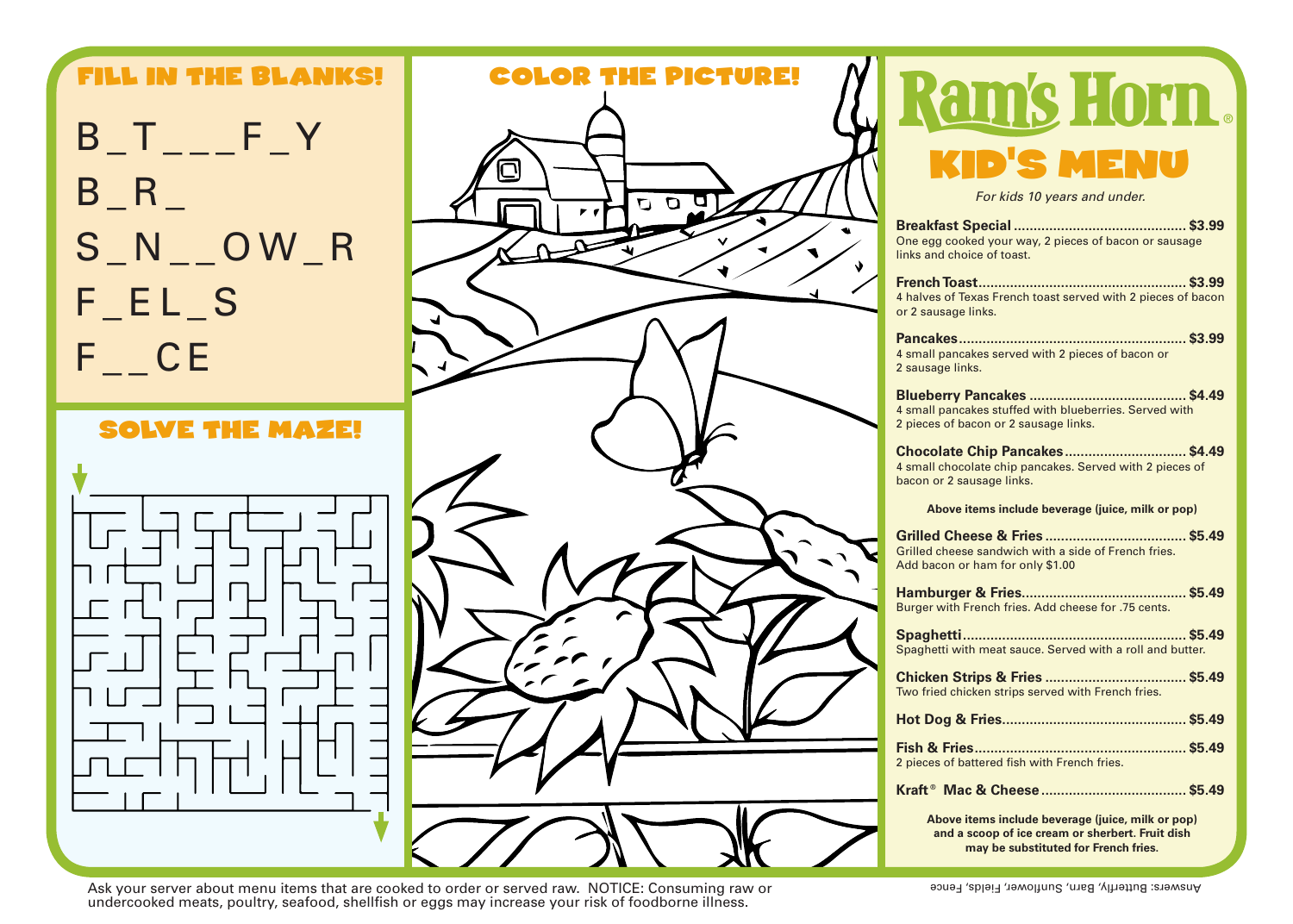



 or raw Consuming :NOTICE .raw served or order to cooked are that items menu about server your Ask Star ,Flag ,Planet ,Rocket ,Astronaut :Answers undercooked meats, poultry, seafood, shellfish or eggs may increase your risk of foodborne illness.

## Ram's Horn. **ENU**

**For kids 10 years and under.** 

| One egg cooked your way, 2 pieces of bacon or sausage<br>links and choice of toast.                                                           |
|-----------------------------------------------------------------------------------------------------------------------------------------------|
| 4 halves of Texas French toast served with 2 pieces of bacon<br>or 2 sausage links.                                                           |
| 4 small pancakes served with 2 pieces of bacon or<br>2 sausage links.                                                                         |
| 4 small pancakes stuffed with blueberries. Served with<br>2 pieces of bacon or 2 sausage links.                                               |
| Chocolate Chip Pancakes \$4.49<br>4 small chocolate chip pancakes. Served with 2 pieces of<br>bacon or 2 sausage links.                       |
| Above items include beverage (juice, milk or pop)                                                                                             |
| Grilled cheese sandwich with a side of French fries.<br>Add bacon or ham for only \$1.00                                                      |
| Burger with French fries. Add cheese for .75 cents.                                                                                           |
| Spaghetti with meat sauce. Served with a roll and butter.                                                                                     |
| Two fried chicken strips served with French fries.                                                                                            |
|                                                                                                                                               |
| 2 pieces of battered fish with French fries.                                                                                                  |
|                                                                                                                                               |
| Above items include beverage (juice, milk or pop)<br>and a scoop of ice cream or sherbert. Fruit dish<br>may be substituted for French fries. |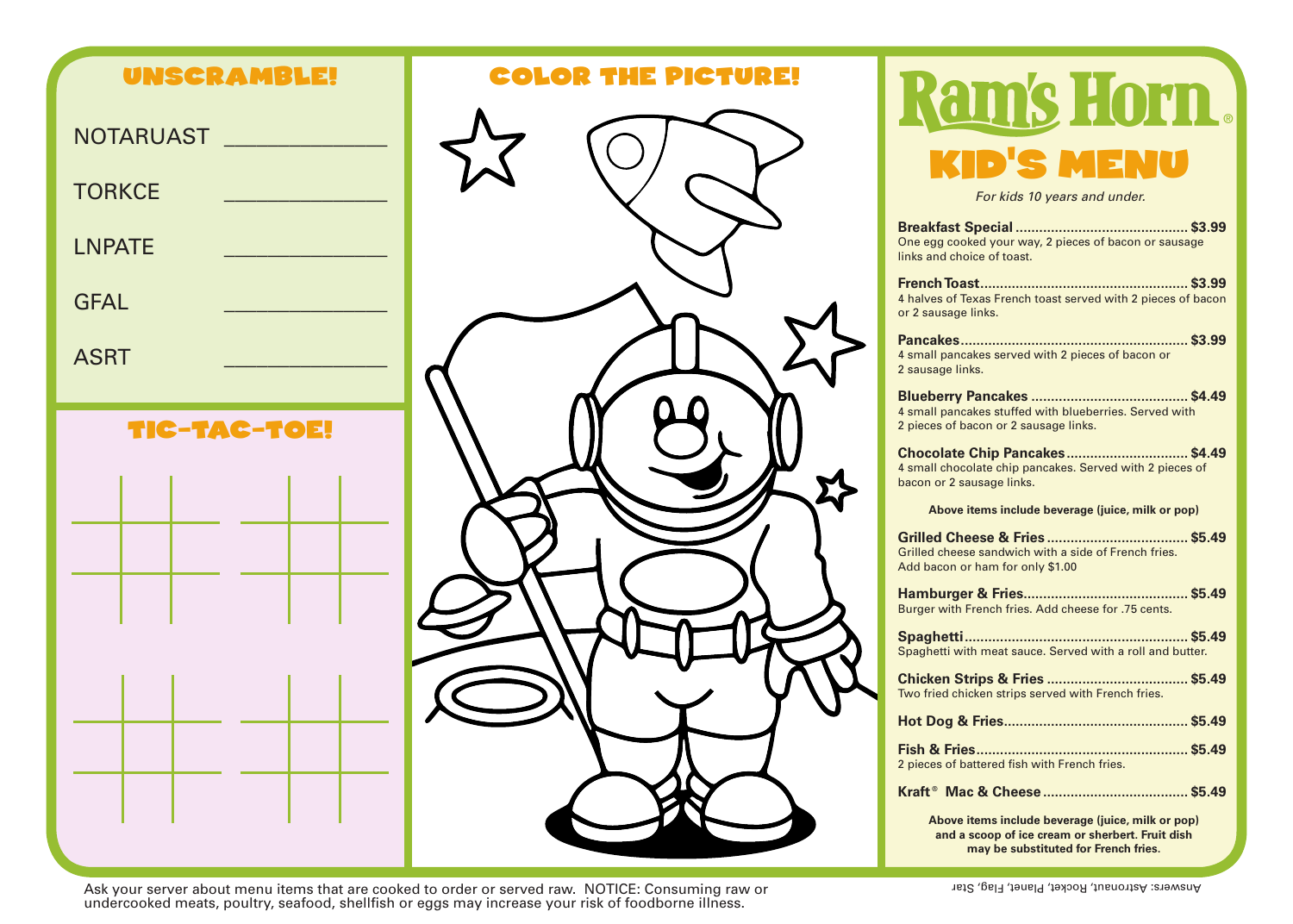| ams Horn.                                                                                                               |
|-------------------------------------------------------------------------------------------------------------------------|
| <b>D'S MENU</b>                                                                                                         |
| For kids 10 years and under.                                                                                            |
| One egg cooked your way, 2 pieces of bacon or sausage<br>links and choice of toast.                                     |
| 53.99<br><b>French Toast</b><br>4 halves of Texas French toast served with 2 pieces of bacon<br>or 2 sausage links.     |
| 4 small pancakes served with 2 pieces of bacon or<br>2 sausage links.                                                   |
| 4 small pancakes stuffed with blueberries. Served with<br>2 pieces of bacon or 2 sausage links.                         |
| Chocolate Chip Pancakes \$4.49<br>4 small chocolate chip pancakes. Served with 2 pieces of<br>bacon or 2 sausage links. |
| Above items include beverage (juice, milk or pop)                                                                       |
| Grilled cheese sandwich with a side of French fries.<br>Add bacon or ham for only \$1.00                                |
| Burger with French fries. Add cheese for .75 cents.                                                                     |
| Spaghetti with meat sauce. Served with a roll and butter.                                                               |
| Two fried chicken strips served with French fries.                                                                      |
|                                                                                                                         |
| 2 pieces of battered fish with French fries.                                                                            |
|                                                                                                                         |
| Above items include beverage (juice, milk or pop)<br>and a scoop of ice cream or sherbert. Fruit dish                   |

may be substituted for French fries.

 $\epsilon$ F

## COLOR THE PICTURE! WORD SEARCH!

B C D K N I G H T K O A Q R S T U V O C F S L T E W Q Z W L K T P G F D A S E O Q L E R I O N Z R U K E Q U E E N I J D I P Q R B R I C K S N I U T E W Q Z X C G J H G F L A G S Q

CASTLE KING FLAGS CLOUDS BRICKS KNIGHT QUEEN TOWER

## **CONNECT THE DOTS!**



Ask your server about menu items that are cooked to order or served raw. NOTICE: Consuming raw or undercooked meats, poultry, seafood, shellfish or eggs may increase your risk of foodborne illness.